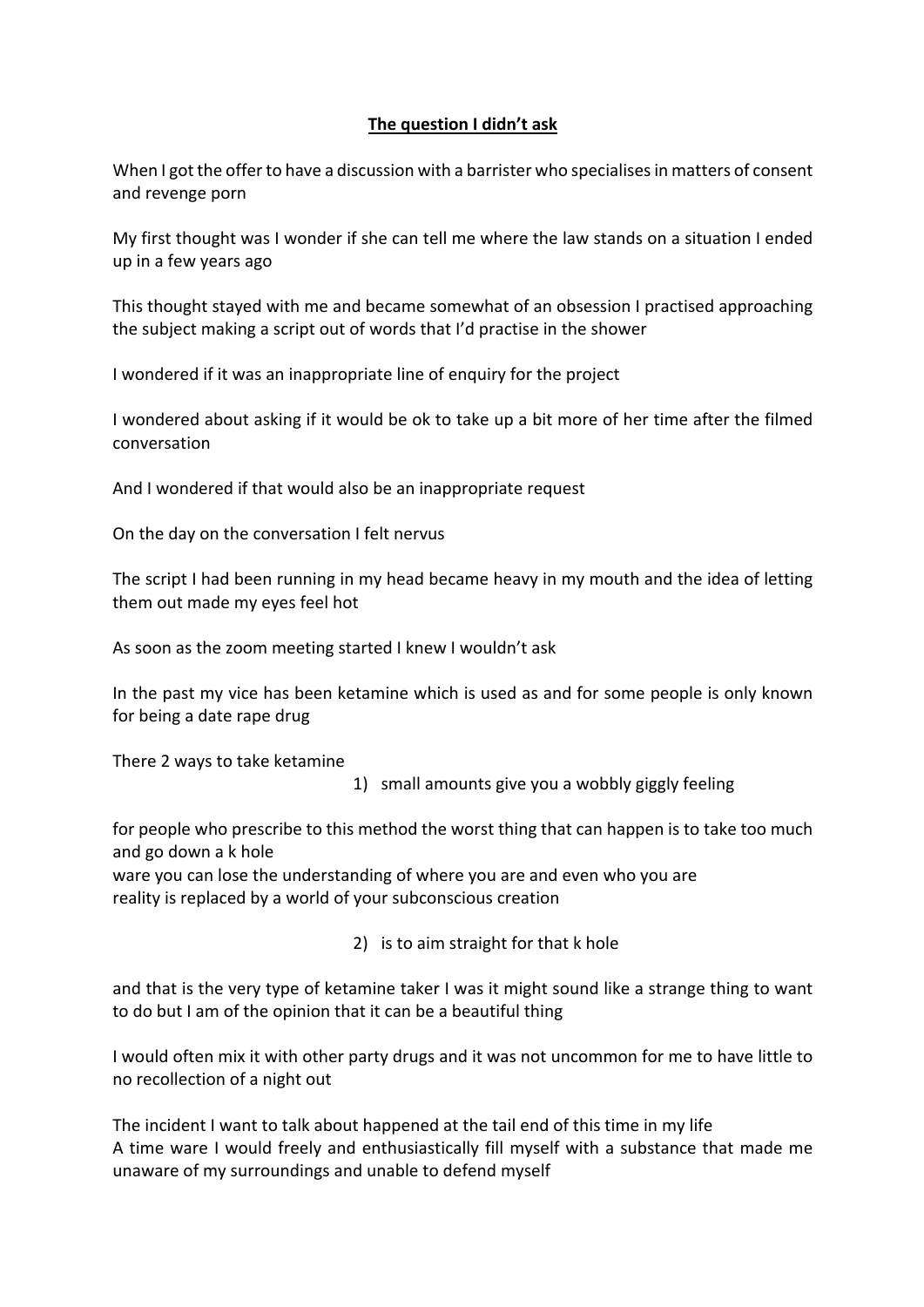And it happened in a way that has left me puzzling over the intent of the people involved and the rational way to assign blame

as the years have mounted up between the situation and the present

The guilt and shame have dripped away with the unsettling yet somehow self-assuring idea that actually I had little to nothing to do with the instigation or participation in the event of that night

I have little memories of the night in general just a few snippets seen through a hazy ketamine fuelled lens

The next day I felt hollow and guilt ridden I phoned the women I loved to tell her that I had cheated on her

It's strange for me to get sexual attention from straight men as I am masculine presenting

So it was a unusual occurrence for me when a few days after the night I was told that two men were heard talking about me as if I was a competition

This was a second hand information when I got it and the person who told me cannot remember who told her

All I acutely remember about it is a very hazy memory of being kissed whilst on ketamine and waking up in bed with a man's arms around me I am waring boxershorts and a t-shirt both my own

About a year or so latter I was in a pub with the same crowed of people from the party and a woman who knows the man in question well made a joke about me having sex with him

I remember the fear I felt when she said that

That she might know more than me about it because he could have been talking about me as if I was a conquest

I said I can only remember a kiss so if she knows more she should tell me

She backed away from the conversation in a way that has left me always wondering if she knew nothing at all or if she had decided going down that path would open up a can of worms that she would rather leave closed

I have never approached the subject since and when she mentions him in passing I freeze a little inside

Although the night has followed me ever since I have never felt able to confront the man or even talk to other people who were at the party about it

I don't feel responsible anymore but I do not have the confidence to accuse him of anything